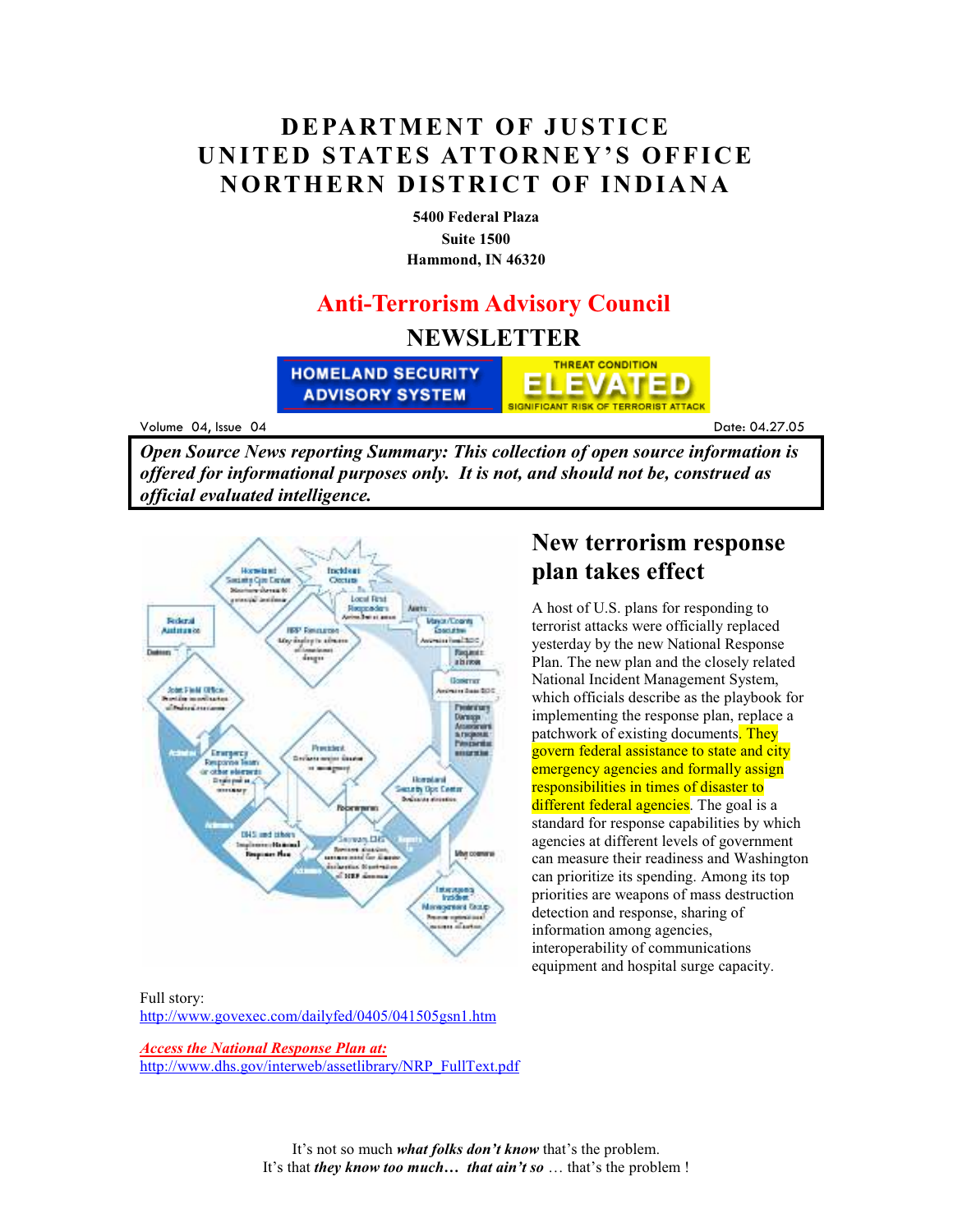## **Counterterrorism Chief testifies about information sharing under the PATRIOT Act**

"Section 203 of the Act authorizes information sharing between law enforcement and the intelligence community. As such, it complements and is complemented by other provisions of the Patriot Act that facilitate such information sharing, most notably Sections 218 and 504. These provisions collectively have knocked down the so-called "Wall" between law enforcement and intelligence - a wall that impeded our efforts to combat international terrorism. Prior to the Patriot Act, widespread misunderstandings about the "Wall" hindered the flow of information in two directions: it hindered intelligence information from being passed to prosecutors, and it also hindered prosecutors and criminal investigators from sharing certain types of law enforcement information with the intelligence community and other national security officials. " Read Counterterrorism Chief Sabins full testimony: http://www.usdoj.gov/ag/sabintestimony4\_19.pdf *To deter and punish terrorist acts in the United States and around the world, to enhance law enforcement investigatory tools, and for other purposes* 

**Uniting and Strengthening America by Providing Appropriate Tools Required to Intercept and Obstruct Terrorism (USA PATRIOT ACT) Act of 2001**  http://www.epic.org/privacy/terrorism/hr3162.html

#### **Jihad comes to Small Town USA**

It happened again this week. I came out of the office to find a flyer under my windshield wipers inviting me to a special informational presentation on God and family values, and how to bring them back to the forefront in America. My eyes were riveted to the address on the flyer: the session was being held at a nearby mosque. The Imam gave a brief speech calling for the protection of Allah on the mujahideen fighting for Islam throughout the world, and reminded everyone that it was their duty as Muslims to continue in the path of jihad. The woman leading the session, Nafisa, told of the concerns she had regarding her daughters in the public school system. She complained about the influence of the MTV culture, and seemed concerned about the rampant sexuality that pervaded all facets of American life, from TV to movies and on into the school system. She then began to discuss Islam, focusing on the commonalities it has with Christianity. *The sales pitch had clearly begun.* While in the previous section, then men had quoted over and over again sura from the Qu'ran calling for violent jihad, the women's session focused on the "gentler" side of Islam. The same Imam who demanded that the men continue in the path of jihad did a complete 180 degree turn in this session, stressing instead the suras that promoted the "brotherhood" between Muslims, Christians, and Jews. "After all, we worship the same God, and follow the teachings in the books he gave each of us. We are all the same, we are all People of the Book," he stressed. *The differences between the sessions were striking. Clearly the second session was a recruiting session*.

Full story: http://www.lauramansfield.com/psk/DesktopDefault.aspx

## **Jurors deliberate in al-Timimi trial**

A federal jury is weighing whether an American Islamic scholar declared war on America in 2001 or, as defense attorneys contend, he was a hapless victim caught up in a massive dragnet of Muslim Americans. Authorities say al-Timimi, a first-generation Iraqi-American scientist and internationally known Islamic lecturer, inspired a group of young men who attended his lectures in a storefront mosque near the nation's capital to travel to Pakistan and train to join the Taliban five days after the attacks on the Pentagon and the World Trade Center. Al-Timimi, who recently received a doctorate from George Mason University for his work in cancer research, was indicted as the spiritual leader of the so-called paintball jihad last year. Full story: http://pittsburghlive.com/x/tribune-review/trib/regional/s\_325562.html

#### *UPDATE:*

**Islamic Scholar Ali Al-Timimi** *Convicted* http://abcnews.go.com/US/wireStory?id=705180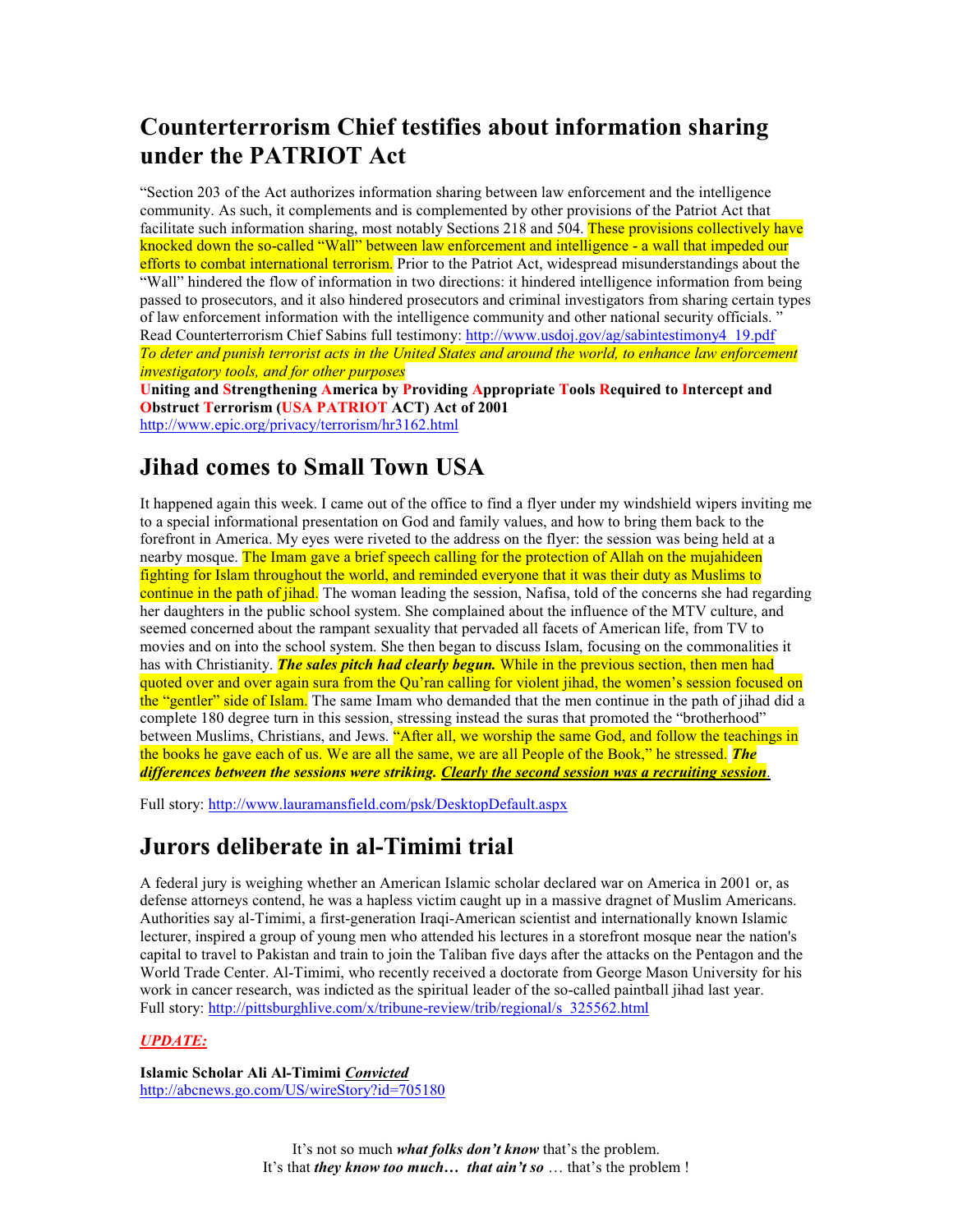# **Tinker, Tailor, Soldier, Spy**

*Very quietly, the Pentagon is building a new espionage network to target terrorists* 

**I**n the second week of December 2003, U.S. Special Forces captured an Iraqi man named Fawzi Rashid, a top insurgent leader in Baghdad. Rashid was carrying a letter from Saddam Hussein, *U.S. News* has learned, that was less than a week old. It would prove to be the key break in the 10-month manhunt for the Iraqi dictator. Military intelligence specialists, working with the Green Berets, persuaded Rashid to identify the courier who had delivered the letter. Two days later, the courier led U.S. forces to Saddam's grim spider hole. That's precisely the model for the ambitious effort now underway to overhaul the Pentagon's creaky intelligence operations.

Full story: http://www.usnews.com/usnews/news/articles/050425/25spies.htm

## **Gov't offers rewards for terror suspects**



The State Department is offering rewards of up to \$5 million each for information leading to the capture and conviction of two terror suspects believed to have links to the al-Qaida network. The two Tunisia-born suspects, Abderraouf Jdey (left) and Abdelaziz Boussora, (right) are believed to have "extensive histories of extremist terrorist threats and links" to the network headed by Osama bin Laden. They are being sought in connection with possible terrorist threats *in the United States*.



Full story: http://www.latimes.com/news/nationworld/politics/wire/sns-ap-us-terrorismreward,1,4336188.story?coll=sns-ap-politics-headlines&ctrack=2&cset=true *For descriptions of Jdey and Boussors see FBI SEEKING INFORMATION War on Terrorism link at*  http://www.fbi.gov/terrorinfo/jdey.htm *and* http://www.fbi.gov/terrorinfo/boussora.htm

# **Moussaoui case may spark execution fight**



Now the real trouble begins as the case of Zacarias Moussaoui hurtles toward a conclusion and the life of the admitted terrorist conspirator hangs in the balance. Next comes the penalty phase in the criminal prosecution of the 36-year-old French citizen, who says the endgame of his flight training for 747 airliners was a strike on the White House, separate from the attacks of Sept. 11, 2001. As chilling as Moussaoui's admissions are, international hostility to executions and the need for cooperation in President Bush's fight against terrorism raise an intriguing question: Does the Bush administration really want to put this man to death? The answer Friday was an

unequivocal yes, as prosecutors basked in the glow of a victory that brought deep expressions of gratitude from relatives of Sept. 11 victims

Full story: http://abcnews.go.com/US/wireStory?id=697641

## **Homeland Security demands long-term commitment**

Zacarias Moussaoui's guilty plea last week in the Sept. 11, 2001, terrorist attacks and his admission that he was training for a separate, post-9/11 attack on the White House, reveal a chilling truth about al Qaeda, the new secretary of homeland security said today. "They are very, very patient," Michael Chertoff said. "So we are looking inside the country and outside the country at sleepers or agents who are waiting, biding their time, conducting surveillance, waiting for the moment," Chertoff said. "And it may be a moment that comes years from now when they launch their attack." This demands vigilance, constant monitoring of intelligence, and being "prepared for anything,"

Full story: http://www.defenselink.mil/news/Apr2005/20050425\_744.html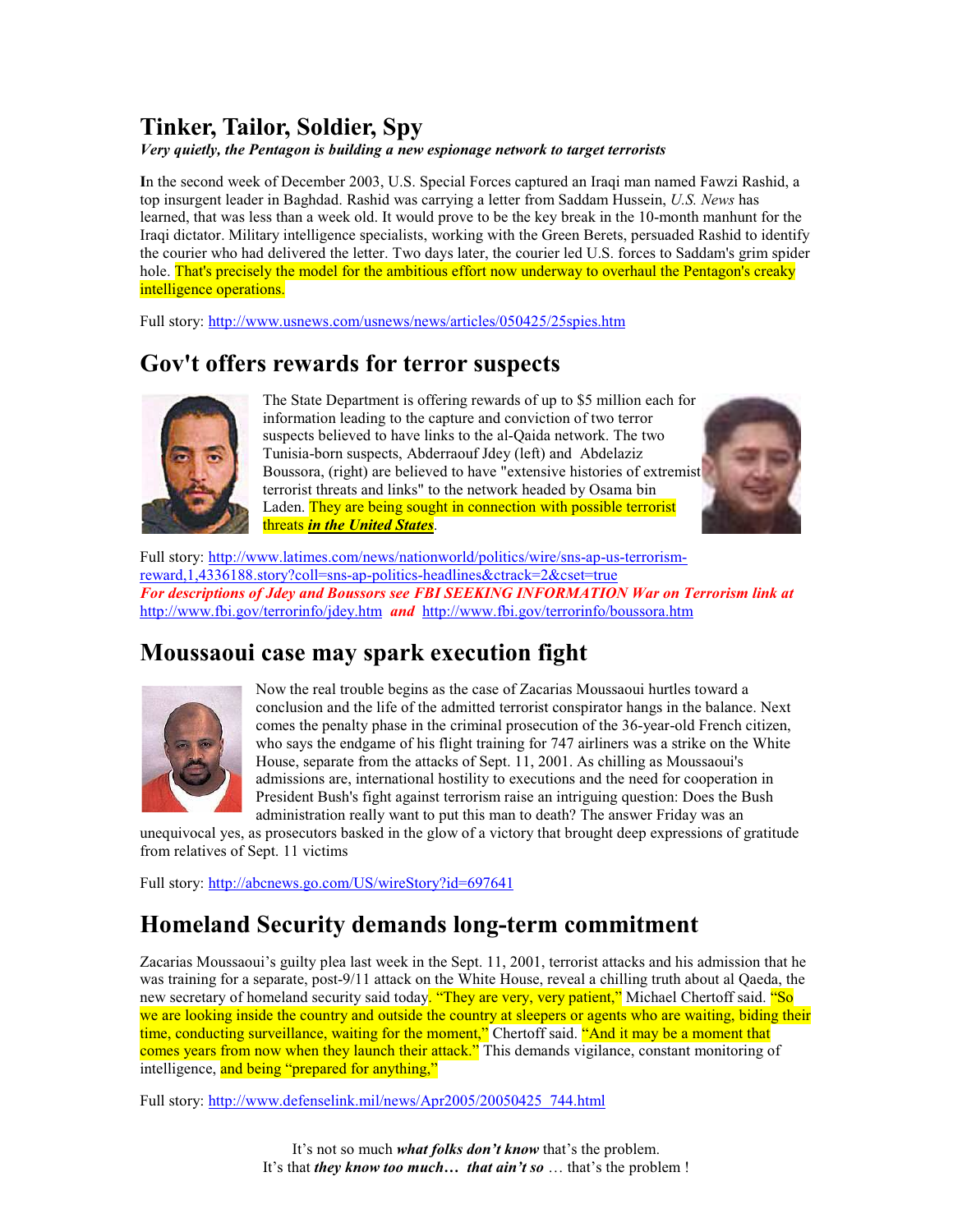# **U.S. Military's Elite Hacker Crew**



The U.S. military has assembled the world's most formidable hacker posse: a super-secret, multimillion-dollar weapons program that may be ready to launch bloodless cyberwar against enemy networks -- from electric grids to telephone nets. The group's existence was revealed during a U.S. Senate Armed Services Committee hearing last month. Military leaders from U.S. Strategic Command, or Stratcom, disclosed the existence of a unit called the Joint Functional Component Command for Network Warfare, or JFCCNW. In simple terms and sans any

military jargon, the unit could best be described as the world's most formidable hacker posse. Ever.

Full story: http://www.wired.com/news/privacy/0,1848,67223,00.html *Also see*  **Watchdogs Sniff Out Terror Sites**  http://www.wired.com/news/privacy/0,1848,66708,00.html **Surveillance Works Both Ways**  http://www.wired.com/news/privacy/0,1848,67216,00.html

## **Minuteman founder leaving border early but volunteers to remain**

The chief organizer of civilian volunteers who are spending the month watching for illegal immigrants and smugglers along the Mexican border is pulling out of the Minuteman Project early. Jim Gilchrist, will leave Arizona on Wednesday and plans to appear before the Congressional Immigration Reform Caucus next week in Washington

Full story: http://www.azcentral.com/news/articles/0418minuteman18-ON.html *(See the Minuteman Project website for more information and photographs.)*  http://www.minutemanproject.com/Photos.html

# **Arizona Border Patrol chief cites need for more resources, personnel**



The chief of the Border Patrol's busiest sector says his force needs more personnel and resources, including new fences, in order to control escalating violence in certain border areas. "I don't believe at this point that we have operational control of the border, but we're getting there, and that's the goal," Chief Michael Nicely told *Government Executive* during a recent interview. He is in charge of the Border Patrol's Tucson sector, which covers about 260 miles of mostly barren land and has the highest rate of illegal immigration in the country.

Full story: http://www.govexec.com/dailyfed/0405/042505c1.htm

#### **1,193** *Mara Salvatrucha* **Members Arrested in Mexico**

Mexican authorities have arrested 1,193 *Mara Salvatrucha* gang members since 2003, according to the Undersecretary for Population, Migration, and Religious Affairs. Mexico is actively and efficiently fighting the gang problem but the numbers of gang members are increasing. Mexico is working with the U.S., Honduras, Guatemala, and El Salvador to fight the *Maras*. In 2004 Mexican authorities arrested 612 *Maras*; in 2003 there were 517 arrests. So far in 2005 there have been 64 *Maras* arrested.

Translated from 20 April 2005 source:

http://www.notimex.com.mx/restringido/indexmex.php?going\_to=noticiamex.php&noticia\_id=1382400&c ateg=&categoria\_id=A

> It's not so much *what folks don't know* that's the problem. It's that *they know too much… that ain't so* … that's the problem !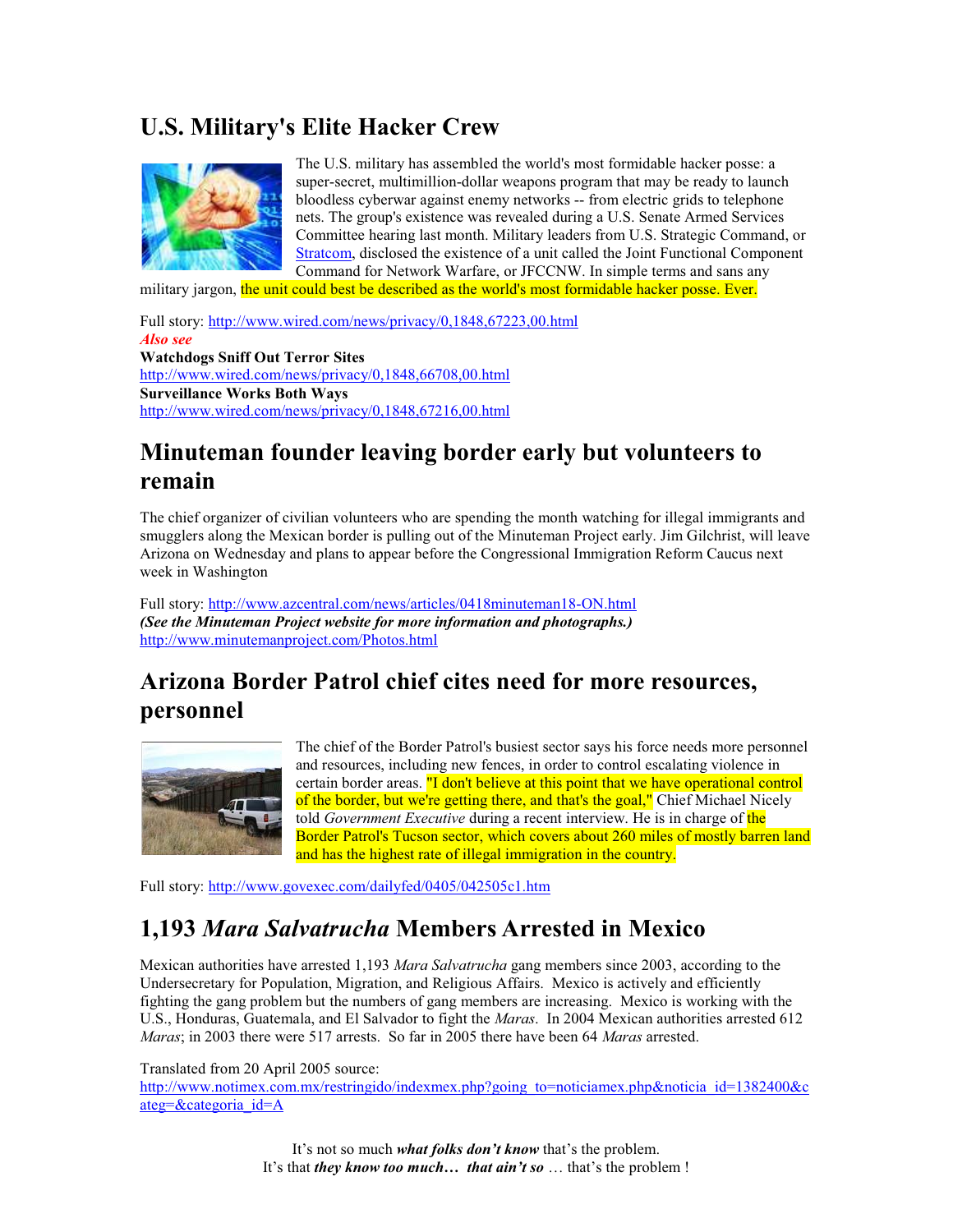# **Man arrested for alleged threats against federal judge**

The FBI arrested a man on Tuesday after he allegedly threatened to kill a federal judge in Brooklyn "just like Atlanta" - an apparent reference to the slaying of a judge in that city last month. Wazir Kahn, 19, of Queens, was ordered held without bail on charges alleging he threatened U.S. District Judge Raymond Dearie and made bomb threats. If convicted, Kahn faces up to 10 years in prison and a \$250,000 fine.

Full story: http://www.ledger-enquirer.com/mld/ledgerenquirer/11433724.htm

## **Europe's Mujahideen**

*Where Mass Immigration Meets Global Terrorism*

The new *mujahideen* are European born and bred and products of a little noticed convergence of migratory networks and terrorist cells. In addition, European Muslim recruits can form the al Qaeda cells most apt to plot a course in the United States. The second-generation terrorists speak European languages, handle computers, surf the internet, exchange e-mail, and are familiar with post-industrial infrastructures and customs. Unlikely to be watchlisted, the new *mujahideen* not only navigate a modern society but can enter the United States freely.

Full report: http://www.cis.org/articles/2005/back405.pdf

## **Al Qaeda in Kosovo**



At the April's international police conference held in Sofia, Bulgaria reiterated that Islamic terrorism is creeping up in the Balkans. Earlier in March, the Bulgarian spy chief Kircho Kirov issued a more specific warning on presence of al Qaeda in the Balkans and bluntly stated that extremists with links to Osama Bin Laden's Al Qaeda network are present in the Balkans and are infiltrating other European countries. In a joint NATO-Bulgarian report published in March 2005, Kirov cities Kosovo as a direct source of regional instability and a hub for international terrorism. Reported al-Qaeda cells in Kosovo are indicated in red, resembling a satellite structure.

Full story: http://www.serbianna.com/columns/mb/035.shtml *(See embedded hyperlinks for additional information)* 



#### *Related Reporting*

**Balkan Training Camps Pose a New Attack Threat**  http://www.freerepublic.com/focus/f-news/1380867/posts **Kosovo Liberation Army [KLA]**  http://www.fas.org/irp/world/para/kla.htm **Ethnic Groups, Language, Religion, Education**  http://www.albinfo.com/travel2.html **Islam in Albania** http://members.tripod.com/worldupdates/islamintheworld/id22.htm

## **Maskhadov's death sparked in-fighting among Chechen rebels**

The armed group of killed Chechen warlord Aslan Maskhadov and supporters of his surviving leadership rival Shamil Basayev are haggling over cash flows from abroad. Russian intelligence services reported that Basayev has been trying to subordinate Maskhadov's aides who control cash channels from abroad. The rebel leader aims to establish personal control over the entire funding of bandit groups in Chechnya, but the guerillas who used to support Maskhadov refuse to serve under him.

Full story: http://www.mosnews.com/news/2005/04/21/guerillamoney.shtml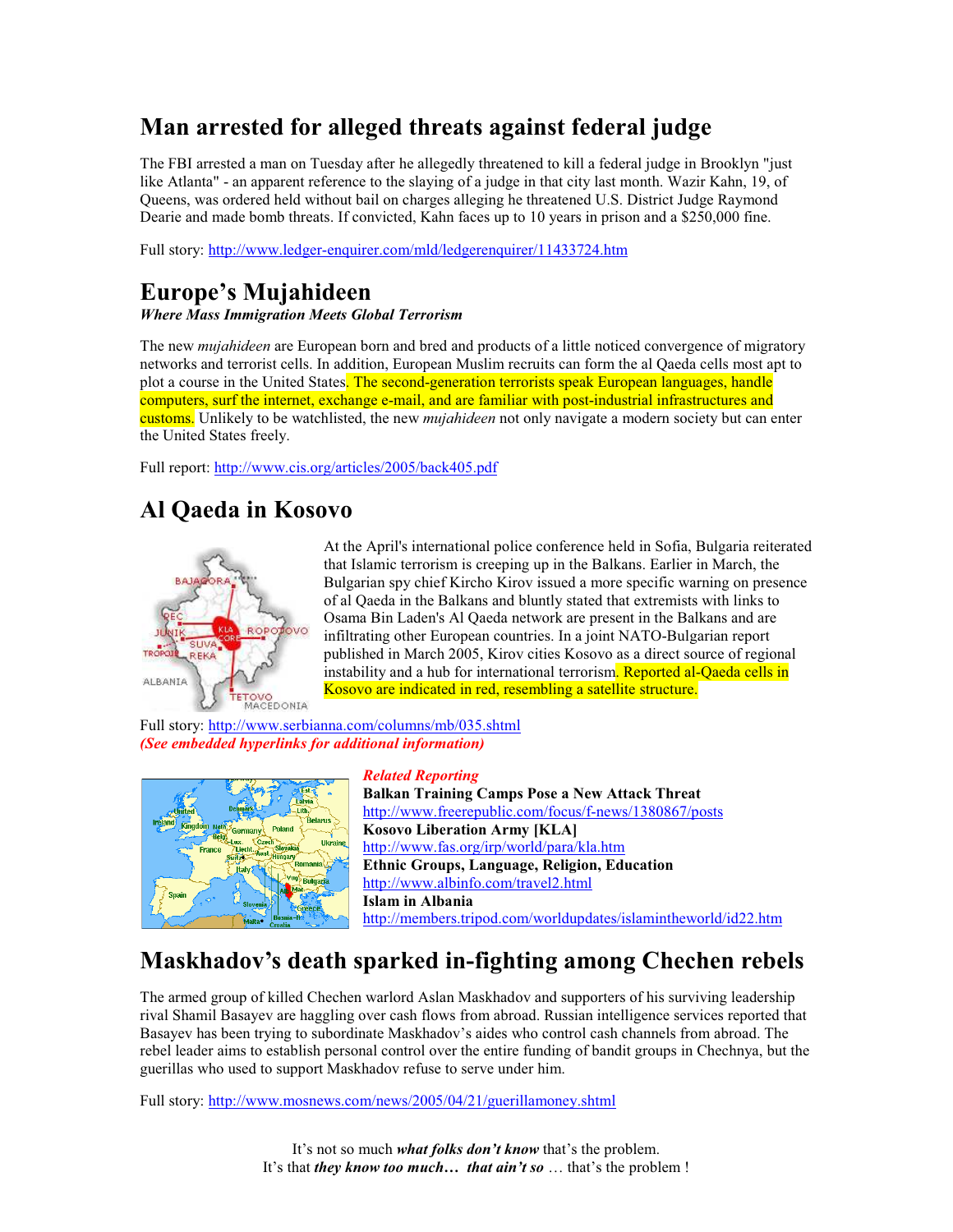#### *COMMENT:*

It remains to be seen who will emerge as the main leader of the Chechen separatist movement. Russian authorities have long maintained that the fighters in Chechnya are supported financially and logistically by international terrorist organizations. Following Maskhadov's killing, Russian authorities repeated claims that the Arab militant Abu Havs (also rendered as Hafs) is now one of the chief leaders and financiers of the Chechen resistance and may be linked to Basayev. Meanwhile, a 40-day mourning period for Maskhadov's death ended April 17. Some observers believe the mourning period explains a relative lull in activities by Chechen rebels. However, other experts note that Russian forces have stepped up their campaign against known militants and are slowly eliminating the most powerful fighters.

#### *Related Reporting*

**Guerilla leader planning terror attacks killed in Chechnya**  http://www.interfax.ru/e/B/politics/28.html?id\_issue=11274009 **Chechnya: Who Will Strike First Following Maskhadov's Death?**  http://www.rferl.org/featuresarticle/2005/4/5405EB89-4854-4BAD-9024-97C710201D7E.html **Chechen Rebel Leader Maskhadov Buried in Secret Grave**  http://www.mosnews.com/news/2005/04/22/maskhadovburied.shtml *(follow hyperlinks at the above URL for more related reporting)* 

#### **Hamas Bomb-Maker Star of Syrian-Produced TV Series**

*A 12-part series on the life of the "father of suicide bombings," Hamas bomb-maker Yihye Ayash, is set to be aired on the Lebanese-based Hizbullah satellite television station al-Manar.*



Ayash, who studied electrical engineering at Bir Zeit University near Ramallah and joined Hamas shortly afterward, was responsible for manufacturing bombs that killed at least 76 Israelis and injured more than 400. Israeli intelligence elements finally succeeded in killing him in 1996, using an explosive installed in his cellular phone. Ayash is lauded as a hero in the Palestinian Authority, and posters featuring his face, with the honorific nickname 'al-Muhandas' [The Engineer], plaster the walls of many Arab towns in Judea, Samaria and Gaza. On January 5, 1996, Israeli security agents succeeded in having him answer a

cell phone in which they had planted 1.7 ounces of explosives - causing it to blow up and kill him on the spot.

Full story: http://www.israelnationalnews.com/news.php3?id=80472

## **Al-Qaeda threat to Trafalgar fleet**

Security chiefs fear Al-Qaeda terrorists trained as scuba divers could mount attacks against a royal review of the fleet being held to mark the 200th anniversary of the battle of Trafalgar. A senior Ministry of Defence (MoD) police officer has disclosed that militants using techniques learnt in western diving schools to attack Royal Navy ships are considered the main threat to the event. Officials fear Al-Qaeda divers could attach bombs to the hulls of the ships, detonate explosives strapped to their bodies in suicide attacks or even board vessels and kill some of those on board.

Full story: http://www.timesonline.co.uk/article/0%2C%2C2087-1582733%2C00.html